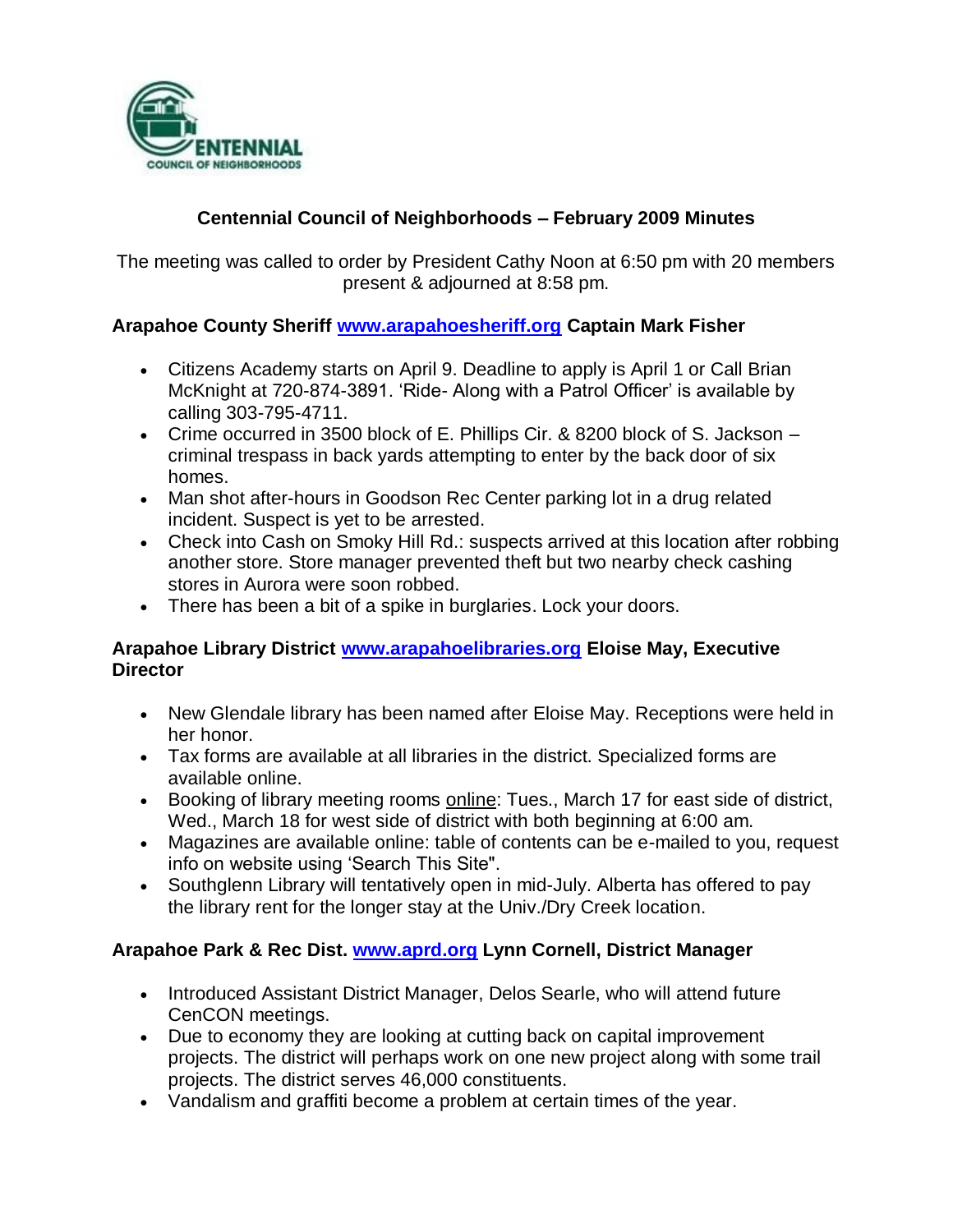## **Fire Districts - Ray Rahne, Littleton Battalion Chief**

- Parker & South Metro Fire Districts have merged and will be known as South Metro Fire Rescue Authority.
- On March 8, Fire Fighters will go to Seattle for the Fire Fighter Stair Climb. Donations welcome.
- Advanced life support is now available on all units. South Metro medics have been undergoing training to familiarize themselves on children's health issues.
- Littleton: A steering committee has been formed to implement recommendations from the Efficiency Study.
- RIT Training: Rapid Intervention Team provides expertise to safely rescue fire fighters from a burning building. South Metro, West Metro and Littleton Fire Districts have received this training.
- 14<sup>th</sup> Annual Fire Fighters Ball on March 7 at Sherman Street Complex. Call 303-795-3800 for tickets.
- Accident at Wildcat and Broadway: Good Samaritans (3 women) helped save the victim.
- [www.cfpd.org](http://www.cfpd.org/) [www.littletongov.org](http://www.littletongov.org/) [www.parkerfire.org](http://www.parkerfire.org/) [www.southmetro.org](http://www.southmetro.org/)

# **Arapahoe County Jim Dyer, District 2, County Commissioner**

- The County is financially stable despite increased demand for services at Colorado Works. The County is not charging up to the maximum allowable mill levy.
- Capital construction projects are going forward. New court house grand opening on March 23. No tax increase request is anticipated.
- SEMSWA: division of work going on between Centennial and the County 60%/40% split of projects.
- New jail: County has acquired land near the current jail site for expansion of jail. It would be used for intake and processing. The need for a new jail is recognized. The cost of holding a prisoner is \$62.50/day.

### **South Suburban Park & Rec District [www.sspr.org](http://www.sspr.org/) Jean Flynn Ray, Community Liaison**

- March 27: 50-cent Friday at the batting cages on Windermere St., receive 16 pitches, 4:00-8:00 pm.
- March 28: Hunt for eggs & play miniature golf under the stars, Colorado Journey, 6 pm – ages 4-10, 7 pm–11+.
- April 11: Great Egg Scramble for kids 10 and under at deKoevend Park at 9:30 am; Sheridan Park at 1:30 pm.
- April 12: Lone Tree Golf Club will have an Easter Brunch from 10-2:00.
- April 17 50-cent Fridays, all four golf courses all day, range balls 50-cents.
- May 2: Swing into Spring, Holly Tennis Center, 10 am-12, introduce folks to tennis and give tips to others.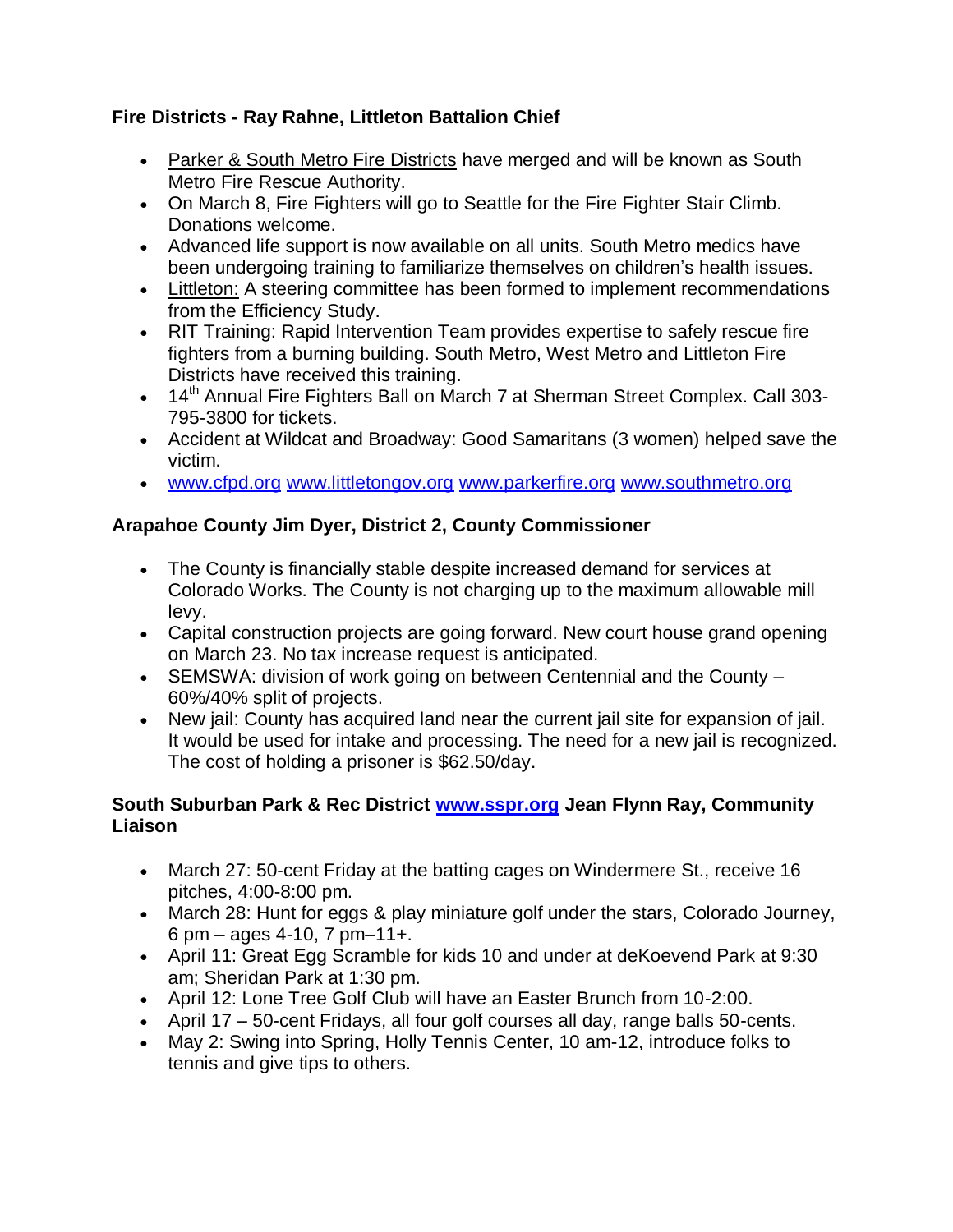#### **City of Centennial [www.centennialcolorado.com](http://www.centennialcolorado.com/) Karen Stickland, Management Analyst**

- City has passed a Coyote Management Plan focused on citizen education, an awareness plan and hazing of coyotes. Centennial has met with other jurisdictions and agencies to address the problem. A stakeholder meeting to establish a regional plan is scheduled. The city is working with the community. There are two meetings next week: one is for school principals (dumpsters with open lids, lunch trash, etc.) and one is for HOA/CA Assoc. presidents and managers to address concerns & provide information about handling coyote conflicts in the neighborhoods. City will visit individual associations for presentations with residents.
- City sent Neighborhood contact requests to 90 or more neighborhood associations with only 30 returns. Please fill out the forms and return to the city so that important information can be sent to your neighborhood.

### **Centennial Rotary "State of the City" Mary Alice Jackson**

• Invited everyone to the State of the City luncheon on Wednesday, April 22, at Embassy Suites, 11:30. Mayor Pye will speak on the health and future of the City. \$30/ticket.

# **Greenwood Village Chamber of Commerce – Community Expo Liz Norwood**

 April 17: Southeast Community Corridor Expo will host workshops on job search opportunities, improving skills, tips for business owners, labor market issues and learn about services available in our area. An Awards Breakfast will recognize volunteers in the community. Nomination forms are available from the Greenwood Village Chamber.

### **Southglenn Sub Area Plan Update Jeff Brasel, Centennial Planner**

- The Southglenn Area Plan covers the western portion of the city bounded by Broadway, Orchard Rd., County Line Road & Colorado Blvd. Developed in the late '60's the object is to keep the area viable & stable. The plan establishes a vision and a plan for the next 20 years and aids future re-development. It does not rezone property or approve any development.
- Assets: Good schools, open space, established landscape, large lots, well maintained, strong history.
- Residential component: promote stability, fix variance issues, compatible redevelopment (new houses), collector road function & aesthetics, sound wall policy, parks and open space connectivity, school closings.
- Regional Activity Centers: Streets of Southglenn & area at County Line & University.
- Gateways & Corridors: perceptions of a community is formed by views from major roadways; using a series of design elements rather than large signage or monumental architecture is possible such as: lighting, banners, public art, landscaping median treatment, signage, street furniture, and corridor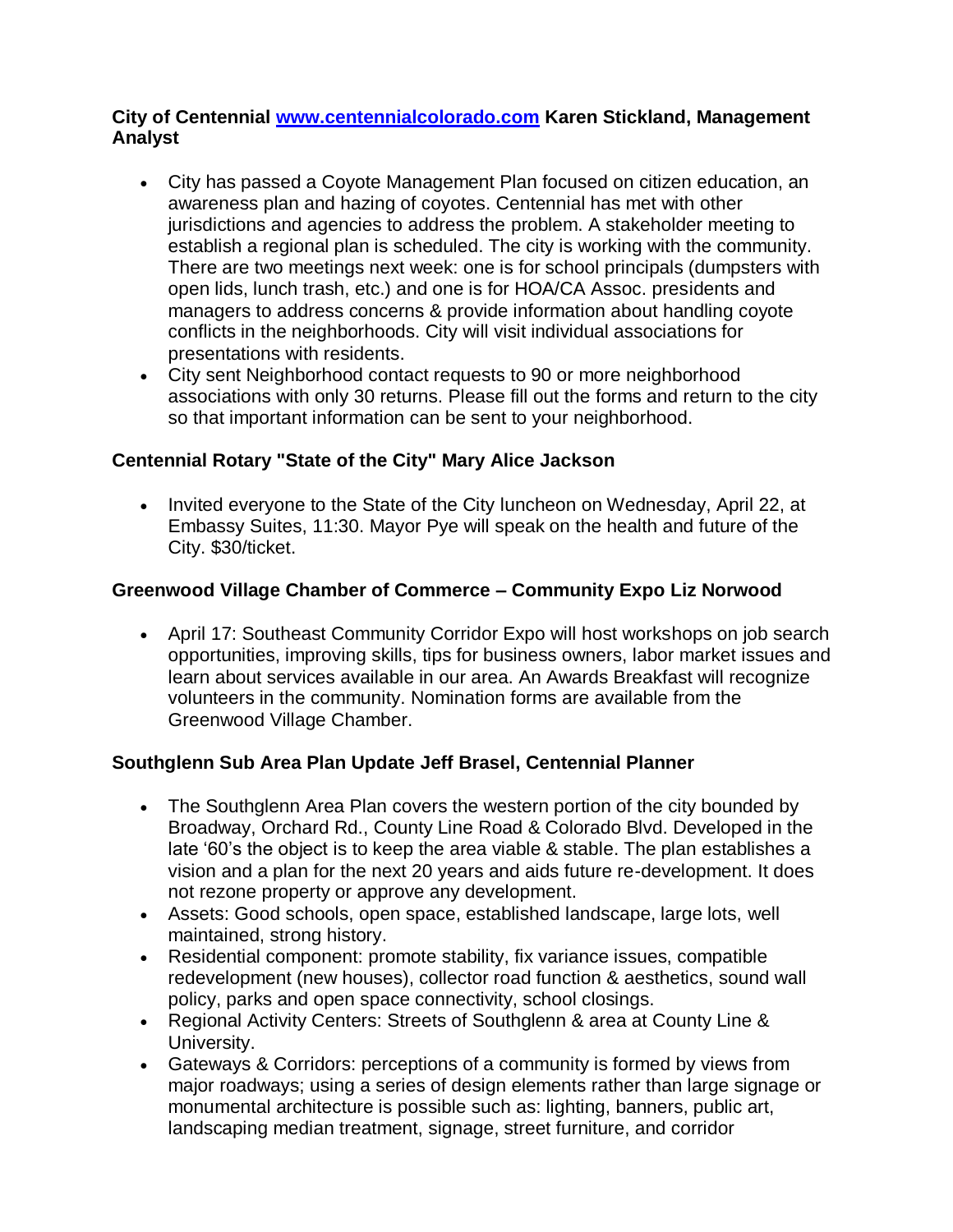enhancements mostly at intersections but not necessary to locate right at city limits.

- Market analysis has been considered to establish trends for the next 20 years. Outreach to solicit comment from residents and other stakeholders to the proposed plan is underway. The plan will be on the website in early April.
- **CenCON Comments:** consider enhanced bike lanes; expand some streetscape elements to areas beyond the gateway sections; consider safety features in light of future development; consider visibility as streetscape plantings mature.
- SW corner of Arapahoe & I-25 (Arapahoe Urban Corridor) is the next Plan to be considered.

#### **CenCON Business**

- Cathy Noon reported on tentative workshops in conjunction with the City: 1. Building Decks in May; 2. Transportation (traffic) workshop in June; 3. Code Enforcement in August and; 4. Basements in September and another workshop in October.
- May 18 for CenCON meeting in May due to Memorial Day on the  $4<sup>th</sup>$  Monday of the month.
- Neighborhood Maps: The city requested input on the accuracy of the City neighborhood map.
- April: election of officers and dues renewal will be mailed the end of March.
- Information on the Land Development Rewrite can be found at centennialcodeupdate.com
- Citizens meeting for the development of the open space around the City Center, Isaac Newton, March 5, 6:30.

#### **Minutes Gerry Cummins, Secretary**

• Don Doerr moved to approve the minutes of the January '09 meeting. Andrea Suhaka seconded the motion. Motion carried.

#### **Treasurer's Report Don Strickland, Treasurer**

| Checking<br><b>Previous Balance:</b> |        | \$637.15 Savings<br>Previous Balance: | \$2487.77 |
|--------------------------------------|--------|---------------------------------------|-----------|
| Income:                              |        | 45.00 Income (Interest):              | 0.00      |
| Expenses:                            | 264.00 |                                       |           |
| <b>Closing Balance:</b>              |        | \$418.15 Closing Balance:             | \$2487.77 |

### **Ron Podboy, 1st Vice-President**:

contact with Piney Creek has resulted in a membership renewal.